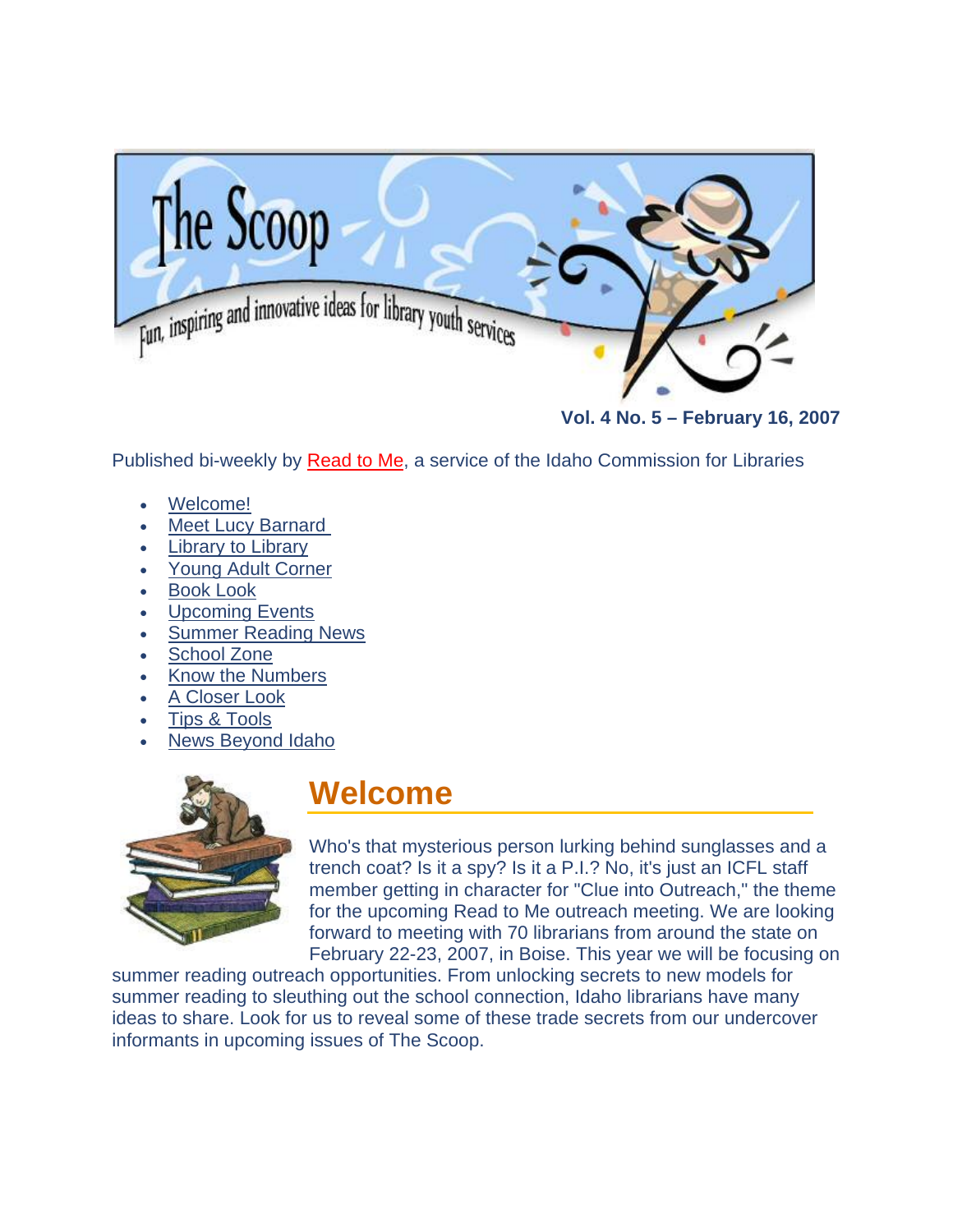### <span id="page-1-0"></span>**Meet Lucy Barnard**



**Lucy Barnard** has worked at the **Post Falls Public Library** for almost eight years. "Over the years I've had different jobs. I did ILL for three years, but have always had a hand in the children's department. I have been the children's librarian for the past three years and am now trying to branch out into young adult. It's hard to find the time to do both jobs well," Lucy says.

She has a busy schedule with storytimes for three to five year olds, and a lapsit program for babies every other week. "I also have a

P.J. storytime once a month. I order books for the children's and young adult areas, and we usually have a big family program once a month. We also have a homeschooler's hour once a month."



Their family programs have been a big hit. "We get we've done in the past include a Hank the Cowdog camp out in the library complete with haybales, a big turnouts depending on the event. At our Dr. Seuss Birthday Party we had over 600 people attend. Our summer reading participants were close to 700. My storytimes sometimes have close to 80 people including adults. Some fun programs cowboy, a cowdog, trail mix, s'mores, a 'campfire' (it looked real) songs, movies, and a scavenger hunt in the library with all the lights out. We all spent the night in the library and you can't imagine the mess the next morning - hay, trailmix, etc. all over! We had a Peter and the Wolf puppet show

with members of the Coeur d'Alene Symphony, and had a musical petting zoo; the kids got to try out the different instruments. Our Harry Potter Party was loads of fun. We had teens help us decorate and volunteer at the event."

"We're just branching out into teen programming and have had a 'girl's night out' with makeup, hair, and bodyjam demos. We are having a scrapbooking evening for teens, and are also having teens from the highschool volunteer as part of their community service credit. We do not have a teen advisory board per se, but we do have teens that give us purchasing suggestions,

volunteer at library events, etc."

In addition to programming for young adults, one of Lucy's current projects at the library is the remodeling of the young adult area. "It's been progressing slowly in fits and starts. We have ordered a new

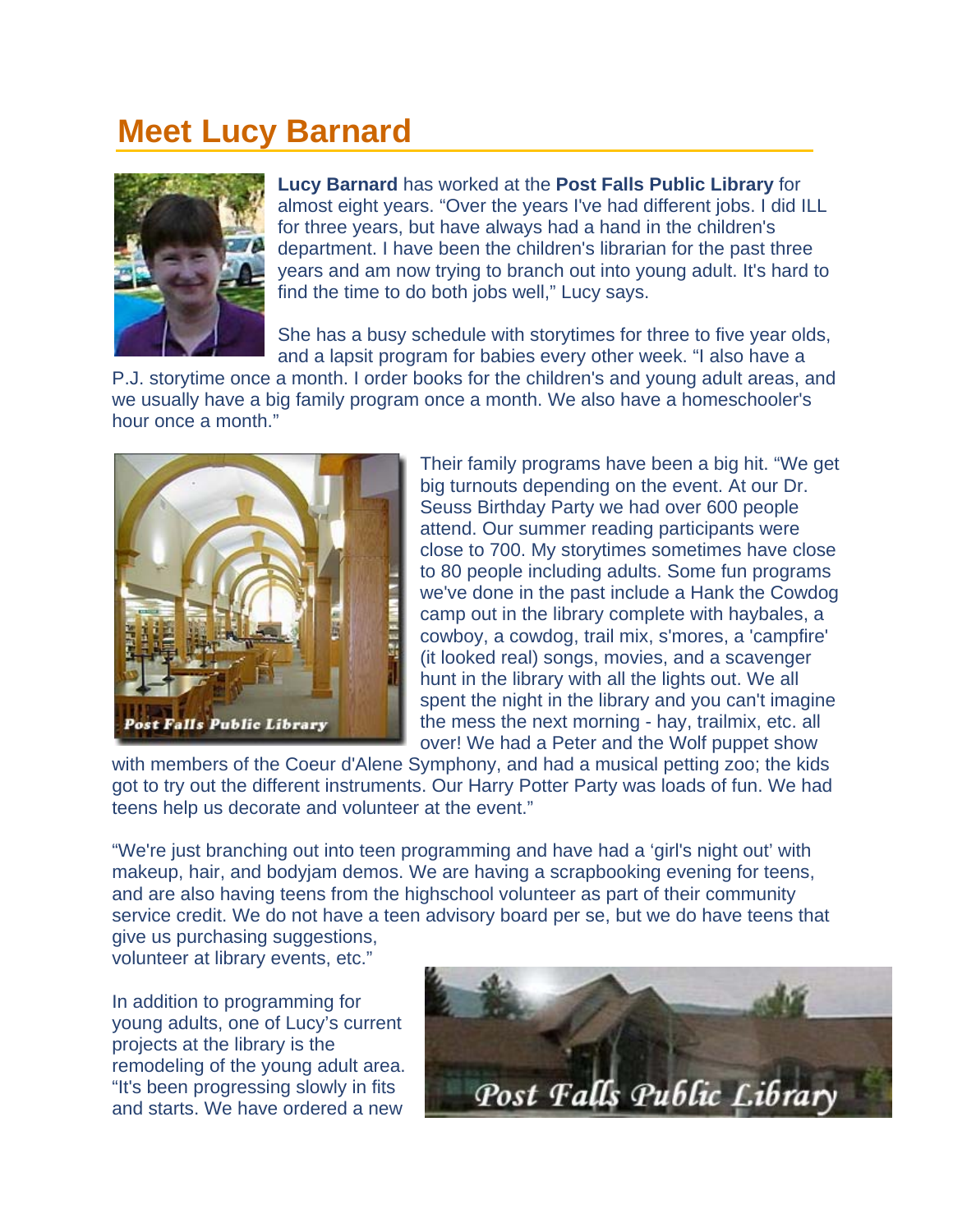<span id="page-2-0"></span>shelving unit purchased with funds from two grants, and it should be installed soon. This is just in time as we've pretty much run out of room for young adult materials. Our next project is a custom-made contemporary computer bar. We already have four new computers from a Gates grant. After the computer bar gets underway --in other words getting more funds together -- we hope to add a couple of booths."

"My favorite children's book is one that my mom read to me when I was little, **Blueberries For Sal** by Robert McCloskey. I was a tomboy and a bit of a rascal, plus I was always wandering off, so I could easily identify with Sal. She gets lost and ends up following a bear instead of her mother while searching for more blueberries. I still love blueberries, especially in pancakes!" she said.



Lucy's favorite young adult book is **True to Form** by Elizabeth Berg. "Although written for adults, this story definitely has teen appeal. Both touching and humorous, it's about Katie Nash, a 13-year-old trying to deal with the loss of her mother while going through the traumas of middle school and adjusting to a new stepmother in the early 1960s."

"For the past few years, when I am not at the library, I am usually doing homework as I am currently working on a Bachelor's degree in Information and Library Science through the University of Maine. The entire program is online, and although it's a lot of work

(especially with working full-time at the library) the classes keep me up-to-date with current trends in the library world. In my down time I like to go on walks with my husband and our two dogs, listen to jazz or blues (especially live), enjoy good food and wine, and when we can scrape together enough money, we visit Europe."

# **Library to Library**

We were saddened to learn about the devastating fire on February 1 that destroyed over 70 percent of **[Middleton High School](https://mhs.msd134.org/)** (located in Canyon County north of Caldwell), including the library, the cafeteria and a number of classrooms. Fortunately, one wing of the building was saved, and the school will be rebuilt, hopefully by July 2008. In the meantime, classes resumed on February 7th and are being held in various locations near the school, including the middle school, a nearby church, and portable classrooms. To see a story about the fire, go to **[KTVB television station's](http://www.ktvb.com/news/localnews/stories/ktvbn-feb0107-middleton.3e5648f1.html)  [website](http://www.ktvb.com/news/localnews/stories/ktvbn-feb0107-middleton.3e5648f1.html)**.

Notus Public Library director Jo Ellen Ringer, who lives in Middleton, has been keeping the library community updated on LIBIDAHO. In a recent message Jo Ellen wrote: "The library contained 15,000 volumes and I don't know how many videos and DVDs. Estimates are around \$500,000 for replacement value. The school district has been quite frank in saying the insurance check may get eaten up by construction costs. So experience at big-time fundraising or applying for grants would be appreciated."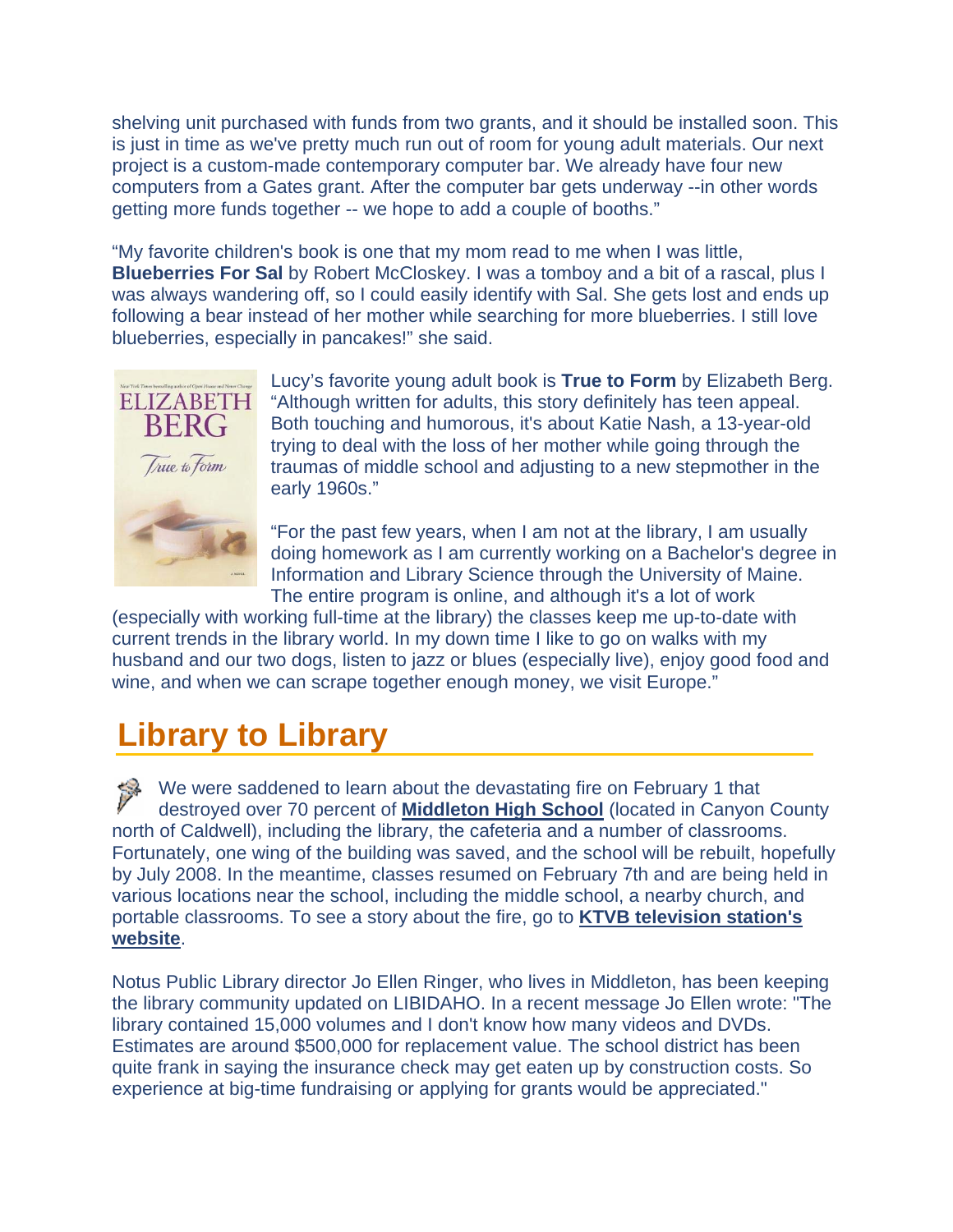"They are NOT accepting book donations from the general public, but would appreciate current young adult fiction from librarians. If they happen to have current (less than five years old) YA non-fiction, we would be happy to have it. They are actively are seeking donations to purchase new non-fiction. As most of you know, each library book is approximately \$25-28. Donations can be made at any Syringa Bank in the Treasure Valley or mailed to Syringa Bank, 1028 W. Main St., Middleton, ID 83644. Check should be made out to: "Middleton Booster Club-Library Fund". They are ear-marking monies donating specifically for the library. Syringa Banks in Treasure Valley are also accepting donations. Please DO NOT donate to US Bank. That is a general fund and will be used for all needs."

You can also bring books to the Read to Me meeting in Boise, on Feb. 22-23. If you have particular questions about titles, call **Yo Marts**, the **Middleton High School librarian** at (208) 880-6144 or you can email Jo Ellen, who is passing any e-mail she receives on to Yo.

**[Boise Public Library](http://www.boisepubliclibrary.org/)** sponsored a wildly successful "Little House on the Prairie" event on Saturday, February 10 that drew over 100 people. "We had to scramble a little to make room for everyone because we weren't expecting that many, but that's a nice problem to have," Youth Services Librarian Linda Brilz said.

Kevin Booe, the library's interim director, presented information about Laura Ingalls Wilder, the author of the "Little House" series of children's novels. Wilder would have turned 140 on February 7th. Saturday marked the 50th anniversary of her death at age 90.

"Kevin did a great job talking about Laura's life. He handed out a quiz and then went over it and gave the answers to the questions and then added some interesting additional information as he went," Linda said.

Booe was raised near Laura Ingalls Wilder home in Mansfield, Mo., and has a grandfather who remembers reading the newspaper articles Wilder wrote with tips for raising chickens and apples. He has researched her life and dispelled some myths promoted by the television series. When he finished, the children began frontier craft projects.

"It was really fun to see several kids come in costume. We also had kids get involved in working on a quilt. The quilt squares were decorated by the kids and then they will go the senior center to be quilted and the quilt will be used to benefit ICAP - Idaho Child Abuse Protection group," Linda said. Other activities included dressing up in period dresses and aprons, making popsicle-stick log cabins, and eating gingerbread cake made from Wilder's own recipe.

Linda said that they had TV coverage and there was a great article by Hilary Costa and picture in *The Idaho Statesman* [\(http://www.idahostatesman.com/387/story/71035.html](http://www.idahostatesman.com/387/story/71035.html).) "We had everyone from Laura Ingalls newbies to die-hard fans," Linda said.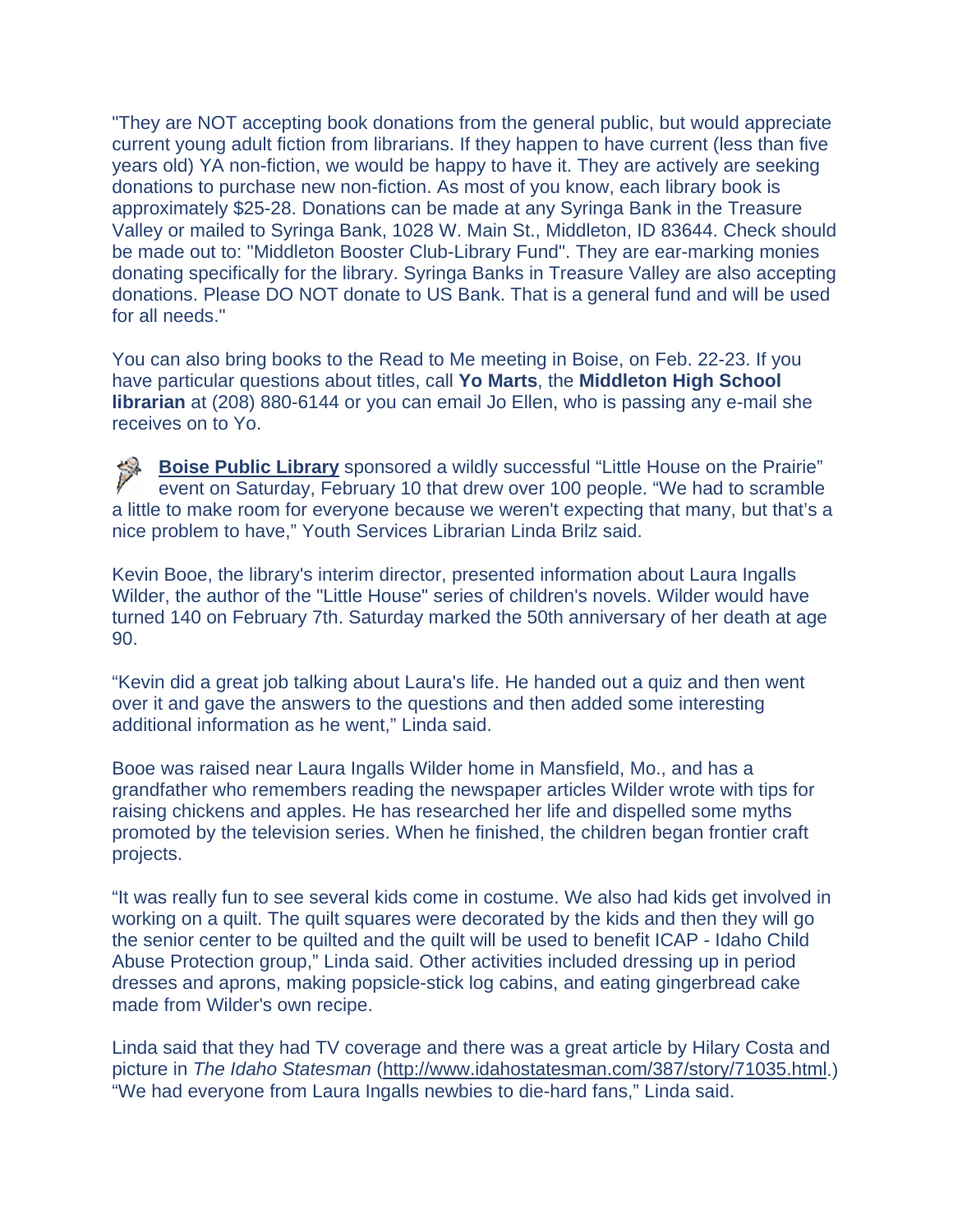# <span id="page-4-0"></span>**Young Adult Corner**

#### **Idaho Librarians Featured on Teen Tech Week Podcast**

If your library has programs for teens, you'll want to participate in **Teen Tech Week, March 4-10, 2007**, sponsored by YALSA, the Young Adult Library Services Association. A great place to get started is the YALSA "Teens and Tech" wiki. Learn more about TTW and/or share what you're doing to celebrate by visiting the wiki at **[http://www.ala.org/teentechweek](http://www.ala.org/teentechweek.)**.

You can also hear what other libraries are doing with teens and technology at the **[YALSA podcast web page](http://www.pod-serve.com/podcasts/show/yalsa-podcasts)**. The most recent podcast features Idaho librarians who took the "Teens and Technology" online course and made a podcast for their final class project. (See the December 1st issue of The Scoop for more information on the Idaho group.) If you are planning an activity, e-mail **[Peggy](mailto:peggy.mcclendon@libraries.idaho.gov)** or **[Stephanie](mailto:stephanie.bailey-white@libraries.idaho.gov)** and we'll share it in future *Scoops*.

This column was reprinted from the Montana State Library newsletter*.* Parts were excerpted from the YALSA Teen Market Profile found at [www.magazine.org/content/files/teenprofile04.pdf](http://www.magazine.org/content/files/teenprofile04.pdf)]

### **Book Look**

The **[American Indian Library Association \(AILA\)](http://aila.library.sd.gov/)**, an affiliate of ALA, has a new **American Indian Youth Literature Award** to honor and raise awareness about the best books written by and about American Indians. Winners in three categories of awards were announced in September 2006:

• **Picture Book:** *Beaver Steals Fire: A Salish Coyote Story*, by the Confederated Salish and Kootenai Tribes

From the Confederated Salish and Kootenai Tribes on the Flathead Reservation in Montana comes this powerful story of how fire was stolen from the sky by animals. The book is part of a fire education project, the first developed with a cultural perspective which celebrates the rich storytelling tradition of the Tribe. Read an overview of the fire education program.

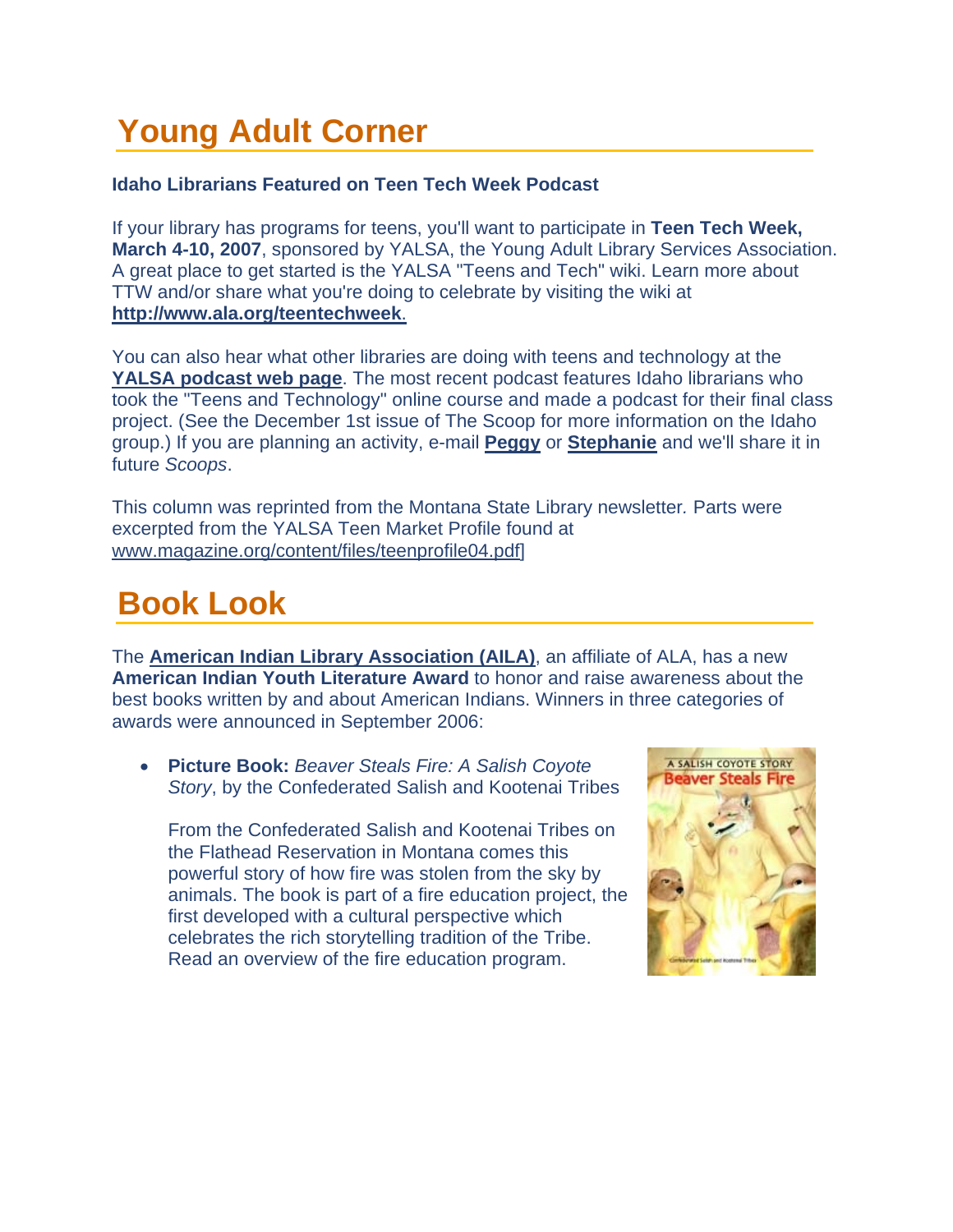#### • **Middle School** - *The Birchbark House*, by Louise Erdrich

Set during the period of Westward Expansion by Europeans in the 1800s, this story provides a realistic and sympathetic view of daily life of a Ojibway girl and her family. Author Louise Erdrich, a member of the Turtle Mountain Band of Ojibway, weaves her own family history into the tale. This book offers many opportunities for children to learn more about a specific Native American culture.



Many websites offer curriculum activities and discussion questions. Three to explore are:

[http://www.trumpetclub.com/intermediate/activities/birchbark\\_house.htm](http://www.trumpetclub.com/intermediate/activities/birchbark_house.htm) <http://www.carolhurst.com/titles/birchbarkhouse.html> <http://www.ala.org/ala/booklinksbucket/birchbarkhouse.htma>

• **Young Adult:** *Hidden Roots*, by Joseph Bruchac

Eleven-year-old Sonny and his mother can't predict his father's sudden abusive rages. Jake's anger only gets worse after long days at the paper mill and when Uncle Louis appears. Louis seems to show up when Sonny and his mother need help most, but there is something about his quiet wisdom that only fuels Jake's rage. Through an unexpected friendship with a new school librarian, Sonny gains the strength to stand up to his father, and to finally confront his mother and uncle about a secret family heritage that may be the key to his father's self-hatred. (Source: Scholastic) To read more about the author, visit:

[http://www.childrenslit.com/f\\_bruchac.html](http://www.childrenslit.com/f_bruchac.html).



(Source: ALSC Connect newsletter, September 2006)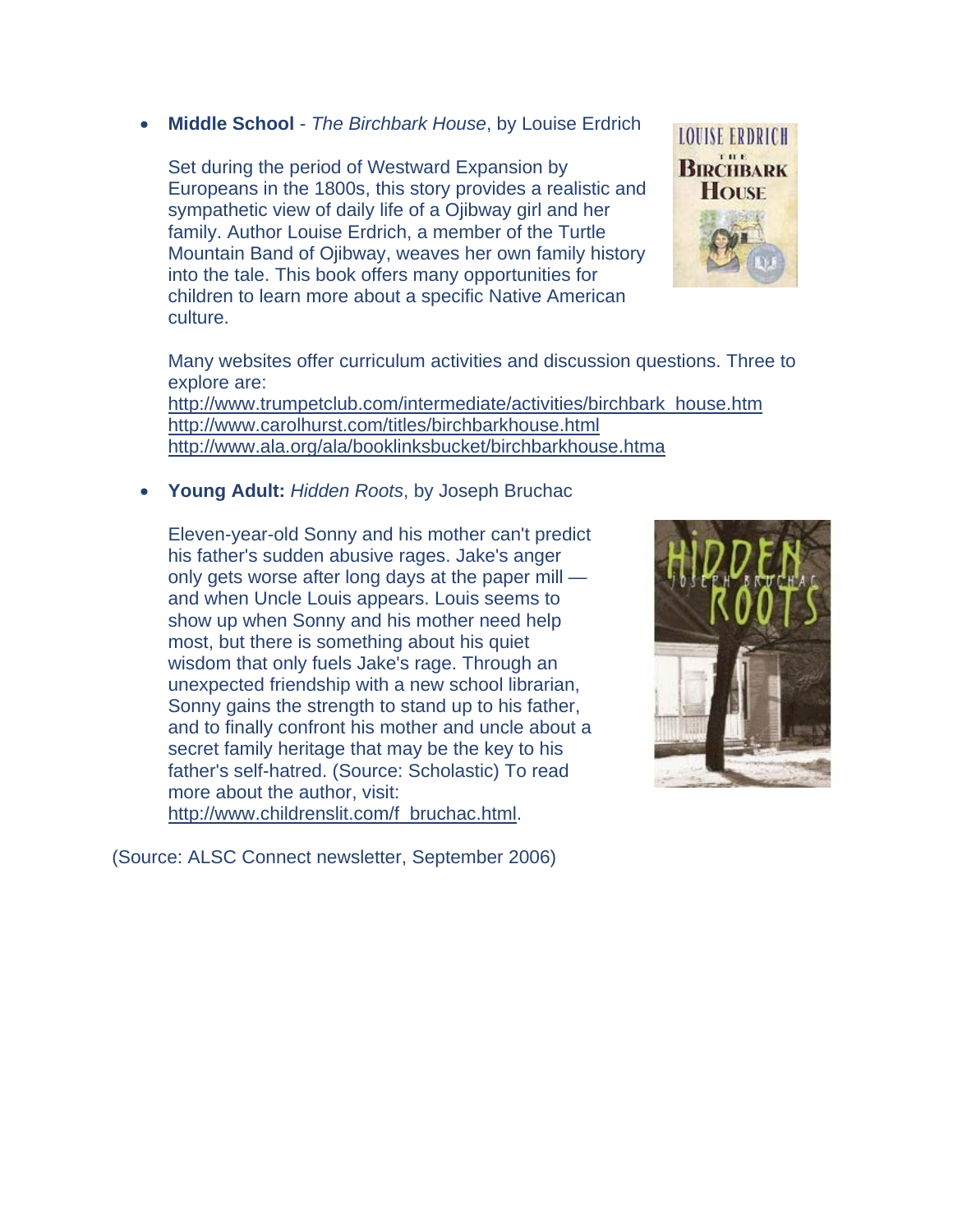<span id="page-6-0"></span>

# **Upcoming Events**

March 2nd is Dr. Seuss' Birthday!! There will be a big celebration at the Kuna District Library, on

Thursday, March 1 at 7 p.m. Participants will travel to Seussville and nibble on Green Eggs and Ham! Thing One and Thing Two (see photo at right) will be on hand to stir things up.

If your library is planning on celebrating Dr. Seuss' Birthday or the 50th Anniversary of The Cat in the Hat, please e-mail **[Peggy](mailto:peggy.mcclendon@libraries.idaho.gov)** or **[Stephanie](mailto:stephanie.bailey-white@libraries.idaho.gov)** and we'll share it in future *Scoops*.

3 The **JumpStart kindergarten registration** outreach deadline has been extended. There are no matching fund requirements and we don't need to know the exact dates for registration. Sign



up now! See<http://libraries.idaho.gov/jumpstart> for the simple application and more details.

**The Idaho Library Association's** regional spring conference dates have been set:

- Region 2 Northern Idaho May 4
- Region 3 Treasure Valley May 19
- Region 4 Magic Valley April 4
- Regions 5 &6 Southeast and Eastern Idaho April 27

http:// www.idaholibraries.org/[.](http://www.idaholibraries.org/)  For more information and to contact conference chairs, visit the ILA website:



### **Teen Tech Week**

Teen Tech Week is March 4-10, 2007 [http://www.ala.org/teentechweek..](http://www.ala.org/teentechweek.)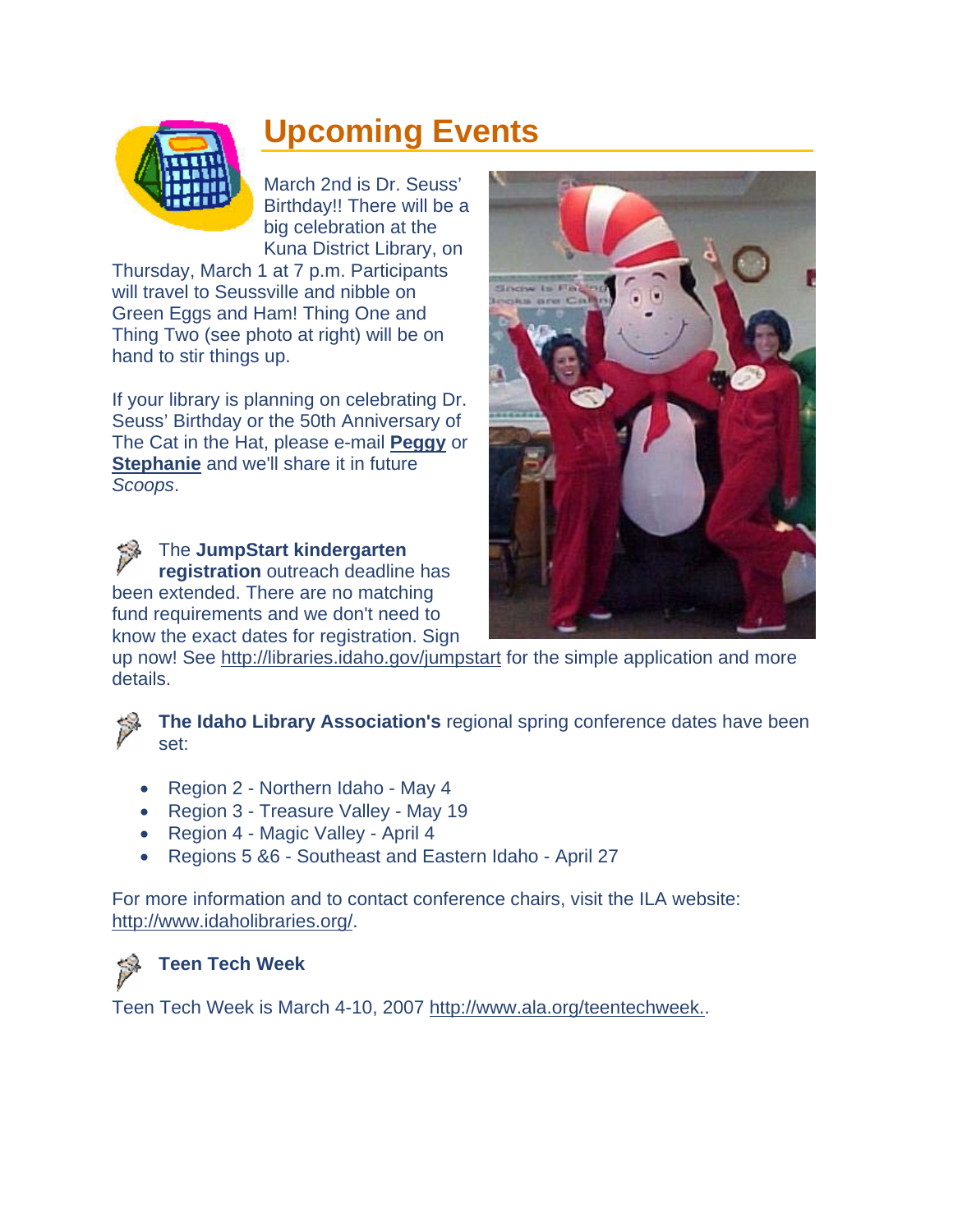<span id="page-7-0"></span>



The **Collaborative Summer Library Program (CSLP)** members are meeting in April to plan for upcoming summer reading themes. They are requesting your input on two items:

- 1) Suggestions for the 2009 theme title that focuses on music and the arts.
- 2) Suggestions for a theme topic for 2010.

Please send your suggestions to **[Peggy](mailto:peggy.mcclendon@libraries.idaho.gov)** by March 15. Thanks for your help!



**More Web Sites with "Get a Clue" Ideas** (thanks to Rhonda K. Puntney, Youth Services and Special Needs Consultant Lakeshores Library System, Waterford, WI)

#### • **Planet OZ Kids**

<http://www.planetozkids.com/index.html>

Read myths and legends about animals. Learn about endangered animals and amazing animal facts. Join the Ace Detectives as they solve the latest mystery from their case files. Zoom over to OZzoom for fun word search games and download free online games.

• **National Geographic Mystery Photos**  <http://www.nationalgeographic.com/kids/games/#mystery>

Easy game where kids can unscramble the word that identifies the object in the mystery photo.

• **Geomysteries**  <http://www.childrensmuseum.org/geomysteries/index3.html>

From the Children's Museum in Indianapolis. Kids can help Rex the Detective solve mysteries related to rocks, minerals, and fossils.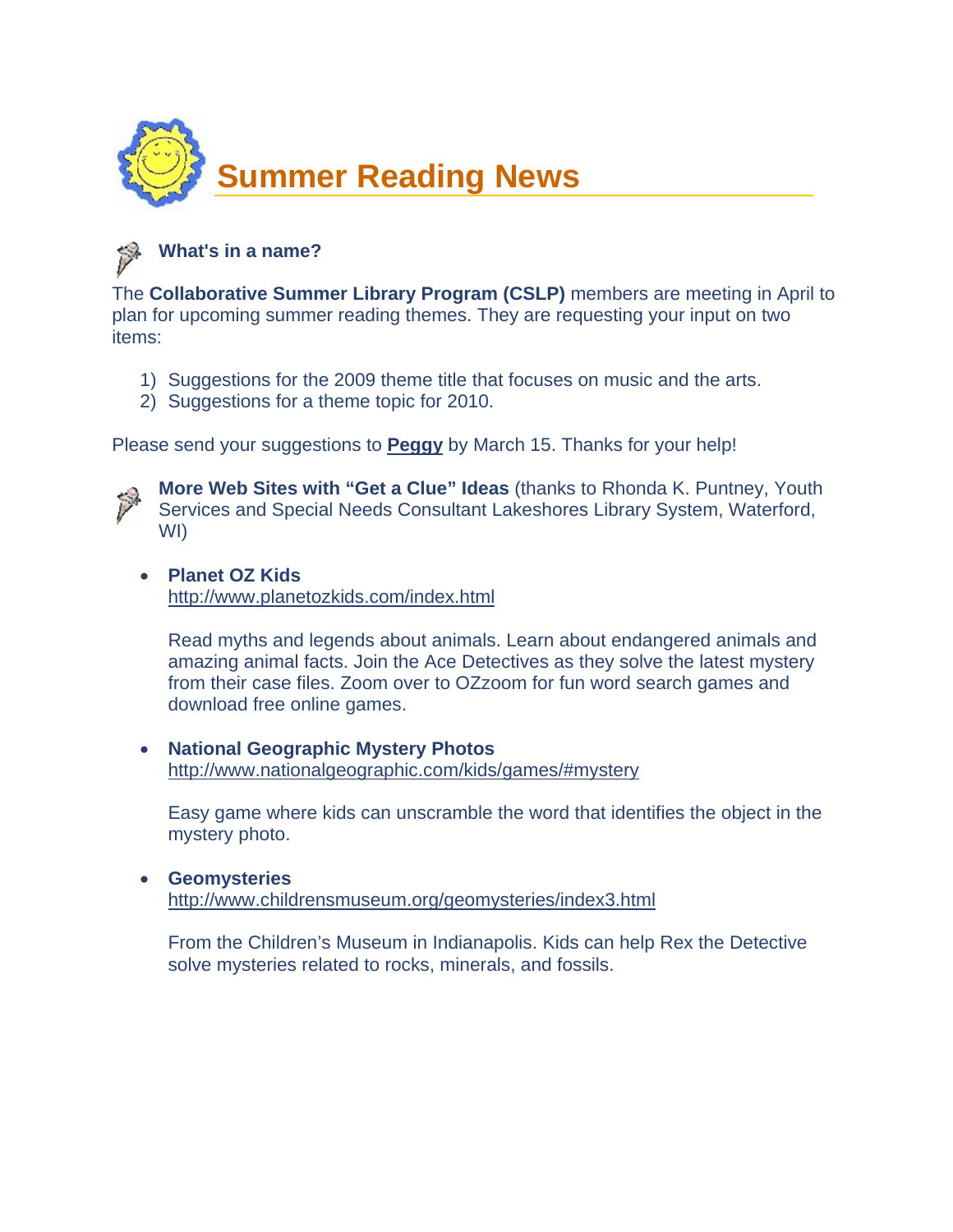# **School Zone**



#### **School librarians urged to complete brief online survey**

A nationwide school library survey that will provide critical data on the health of the nation's school library media programs was recently announced by AASL, the division of the American Library

Association that deals with school libraries.

The survey is brief with 20 questions covering the library media center's hours, staff and selected staff activities, collection, technology, usage, and expenditures.

You are invited to participate whether your K-12 library is public or private. Go to <http://www.ala.org/aasl/schoollibrariescount>for information. A link to the survey is provided from that site or you can go to [http://www.aaslsurvey.org.](http://www.aaslsurvey.org/) The deadline is in mid-March.

### **School Libraries and Librarians Improve Student Test Scores**

A [2005 study](http://www.islma.org/pdf/ILStudy2.pdf) of the Illinois School Libraries shows that students who frequently visit well-stocked and well-staffed school libraries end up with higher ACT scores and perform better on reading and writing exams. Interestingly, the study points out that access digital technology plays a strong role in test results, noting that "high schools with computers that connect to library catalogs and databases average 6.2 percent improvement on ACT scores".

Several recommendations for action relating to Illinois school libraries are offered on the basis of this study's findings:

- **Access to school libraries should be scheduled as flexibly as possible**. Local conditions sometimes limit the extent to which flexible scheduling can be adopted. Vested interests in existing schedules sometimes make it difficult to make such changes. But, the evidence supports a policy of flexible scheduling to maximize the benefits to students and teachers of school library programs.
- A high-quality school library, at any grade level, **requires at least one librarian plus support staff**. It is through collaboration with classroom teachers that school librarians affect the academic achievement of students. It is when visiting school libraries that students benefit from their usage. For both of these sets of activities to occur, both types of library staff are needed.
- **Computers that provide access to library resources**—both in the library or elsewhere in the school—should be available to facilitate student performance. When library and educational technology programs are coordinated, library resources can be available to students and teachers when and where the resources are needed. Computers outside the library, but connected to library resources, extend the reach of the library program beyond its own walls. At the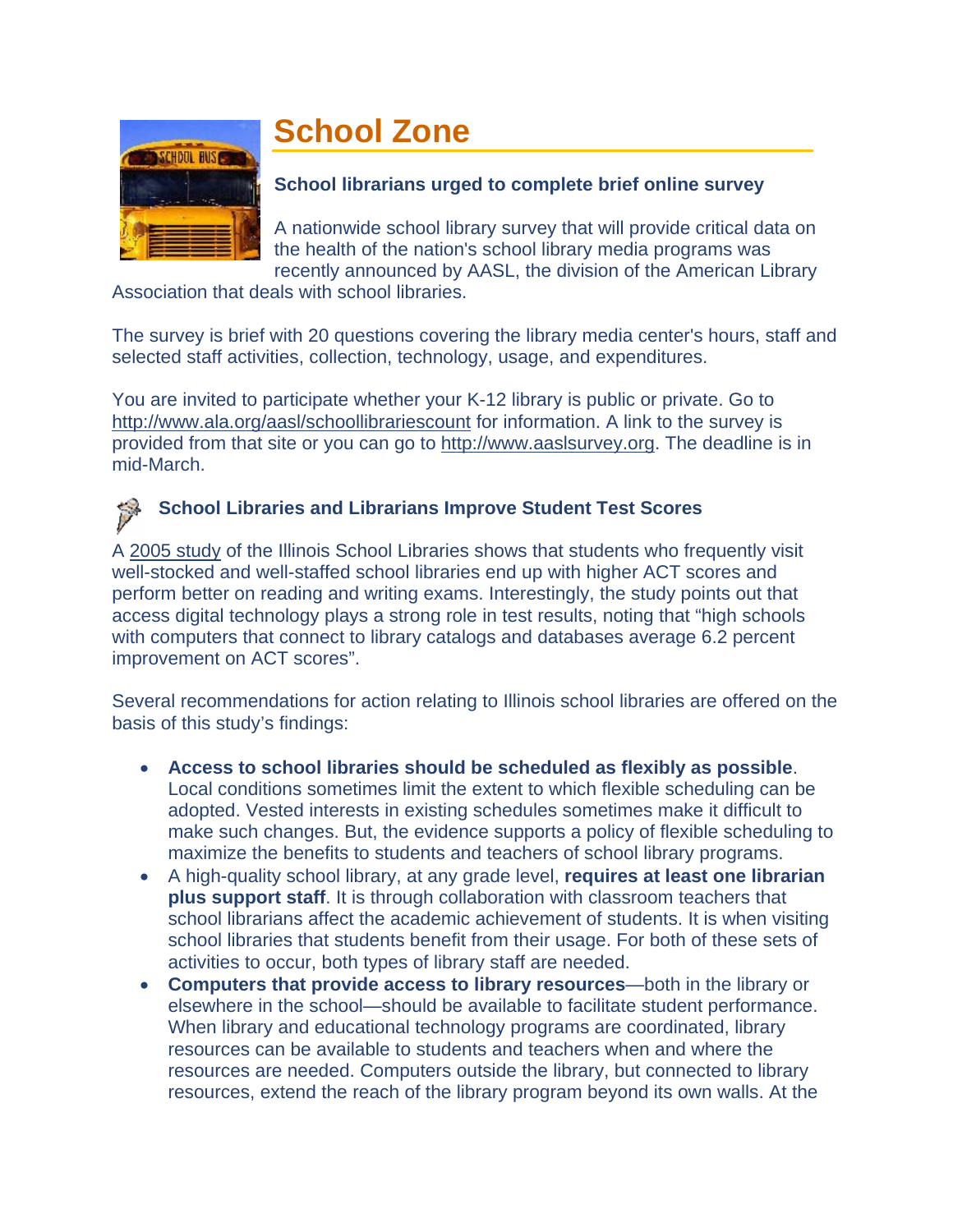<span id="page-9-0"></span>same time, the results of this study suggest that print collections of books and periodicals remain important resources, and that their currency is especially important.

- **School libraries should be funded to maintain their traditional collections as well as to expand their reach** beyond the library's walls via educational technology. School libraries must purchase and continue to purchase the information resources required to support instruction in their schools, whether it is available in print or online.
- Last, but not least, **students achieve academically when their visits to libraries bring them into contact with librarians as teachers and coteachers**. Clearly, visits to libraries impact academic achievement most when libraries are being used as classrooms, study spaces, training facilities, and research centers. School libraries and librarians should not merely support instruction in their schools; they should be integral to it.

# **Know the Numbers**

The **Office of the Idaho State Board of Education** in its **2007 Legislative Report on the Limited English Proficient (LEP)** Program documents Idaho's growing diversity:

Over 114 languages are spoken by students in Idaho schools. These languages represent students from 85 countries. The top three languages of LEP (limited English proficient) student are:

- Spanish (74.18%)
- Shoshone (1.83%)
- Serbo-Croatian (1.33%)

In 2005-06, Idaho's "migrant students" comprised 18.83% of LEP students. The number of migrant students has decreased over the past five years, reflecting a national trend that Idaho's migrant population is beginning to settle throughout the state.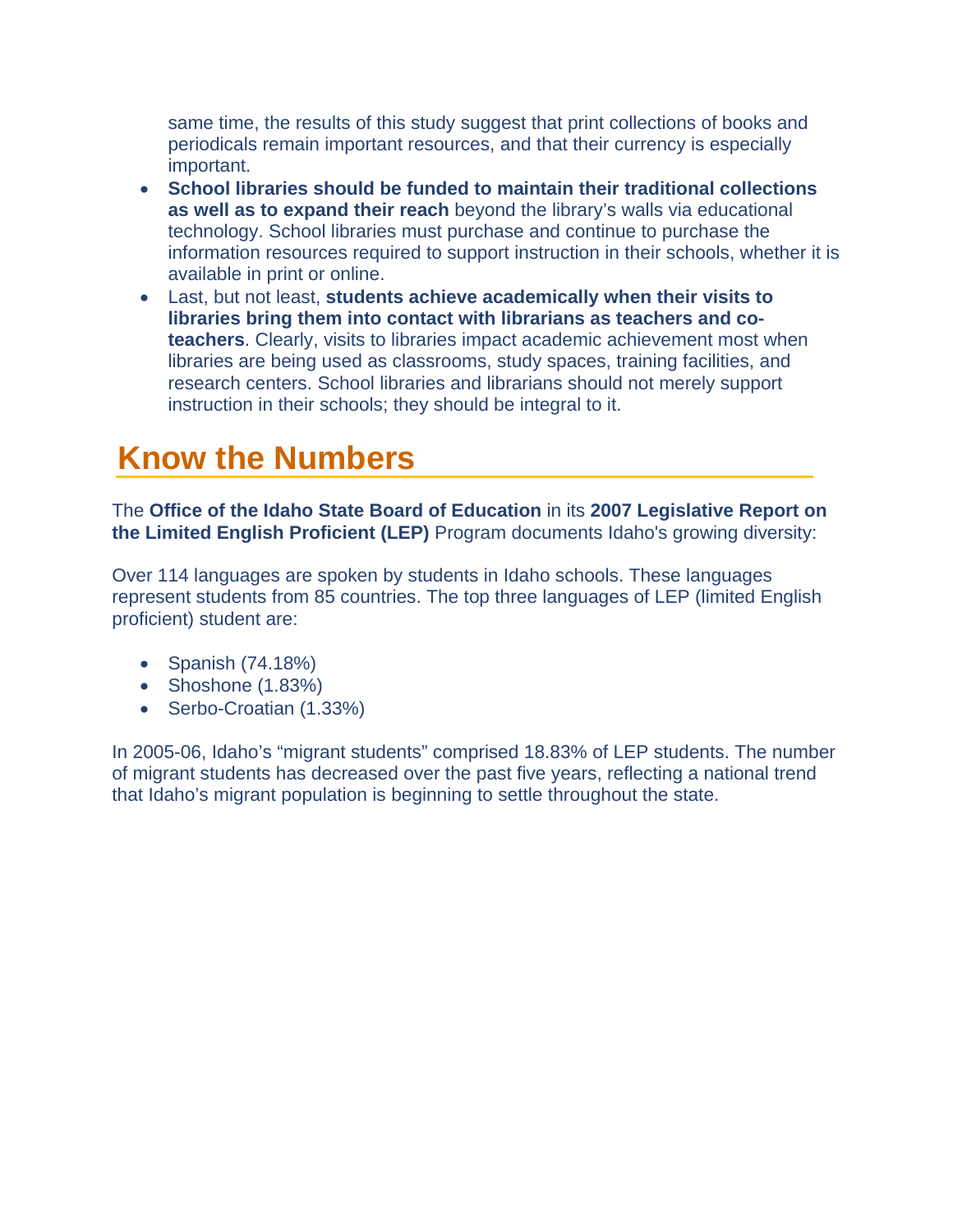<span id="page-10-0"></span>

### **A Closer Look at El Dia de los Ninos**

"'Bookjoy,' the private pleasure that true readers savor, is s omething to share, and every child deserves to find a good home in books. This desire prompted the founding of El dia de los ninos / El dia de

los libros (Children's Day / Book Day) more that 10 years ago. Along with energetic and committed librarians and teachers, I wanted kids and their diverse families to experience literacy in all their home languages as fun and welcoming."

Author Pat Mora wrote these inspiring words in her article, "Celebrating Children and Books," published in Book Links, Vol. 16, No. 3, January, 2007. She really captures the spirit which Idaho librarians have brought to their El Dia celebrations beginning in 2001. By 2003, support for the annual event had grown and the Idaho Legislature and Gov. Dirk Kempthorne made **Children's Day - April 30** an official Idaho holiday. The Idaho Commission for Libraries has lent its support to this celebration because it offers libraries a great opportunity for community outreach to all children and to affirm the importance of language, literacy and culture in children's lives.

The Commission is partnering with the **[Governor's Executive Office for Children and](http://www.healthandwelfare.idaho.gov/default.aspx?alias=eofc)  [Families \(EOFC\)](http://www.healthandwelfare.idaho.gov/default.aspx?alias=eofc)** and the **[Governor's Coordinating Council for Families and](http://www.gccfc.idaho.gov/)  [Children \(GCCFC\)](http://www.gccfc.idaho.gov/)** to get the word out about this great opportunity for community collaborations. Whether you are planning a community-wide celebration or a special library storytime, some great resources are at your fingertips. The ICFL website has links to:

If you want some guidance in planning an event, **the GCCFC El Dia Handbook** is accessible online at:

#### <http://www.gccfc.idaho.gov/documents/dayofthechildhandbook.pdf>

The **Association for Library Service to Children (ALSC)** has become the national home for El Dia de los Ninos. The [ALSC El Dia website](http://www.ala.org/ala/alsc/diadelosninos/diadelosninos.htm) has links to examples of what other libraries across the country are doing, sample educational presentations to use in promoting El Dia in your community, and links to resources like a toolkit for planning library programs, sample press releases, and more.

The **Idaho Commission for Libraries'** [Read to Me project also has a website devoted](http://libraries.idaho.gov/dia-de-los-ninos)  [to El Dia](http://libraries.idaho.gov/dia-de-los-ninos). In addition to links to websites, booklists for multicultural books, and other resources, Read to Me also has free support materials that you can order for your events. Many of these items are available in a bilingual (English/Spanish) format, including: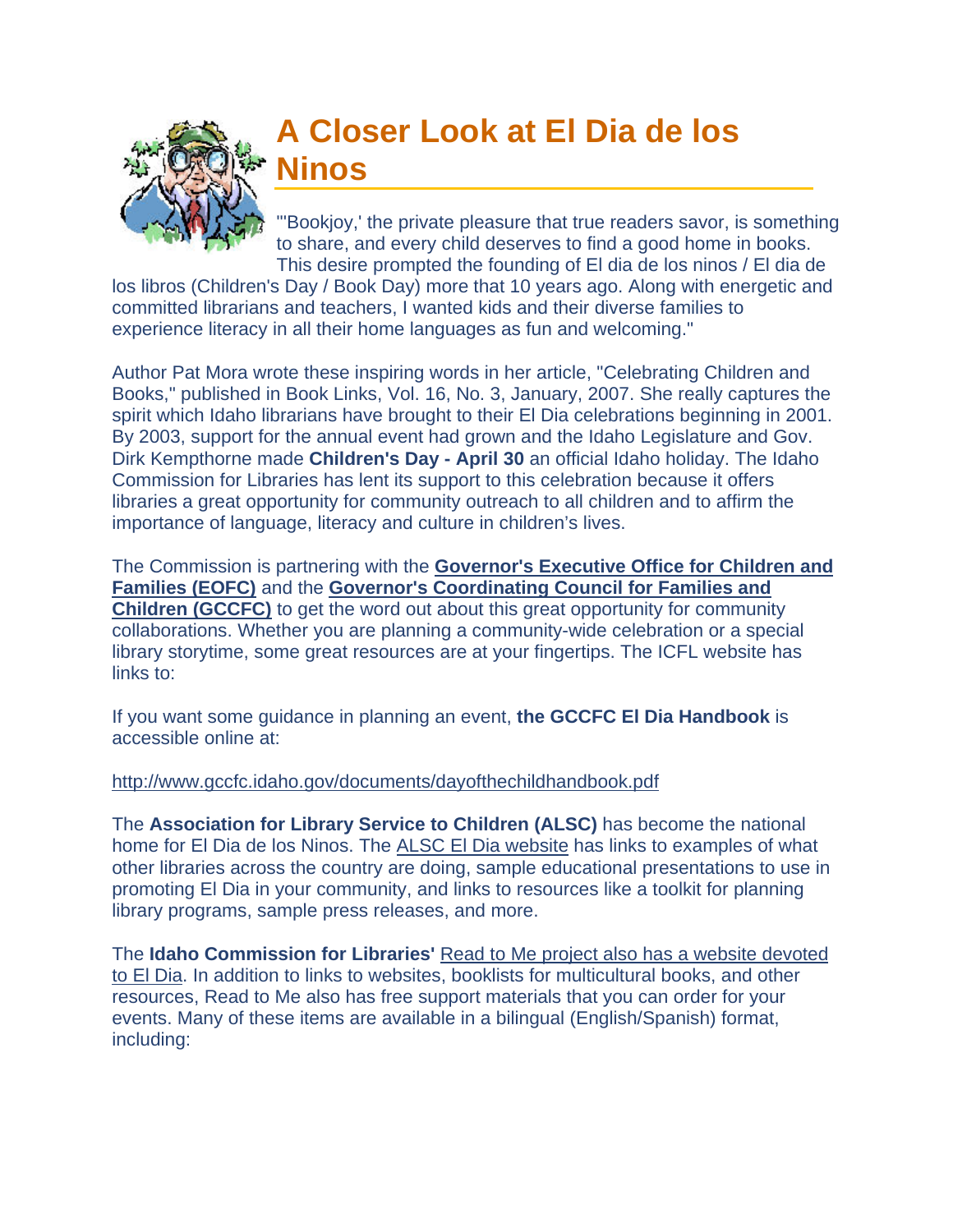- <span id="page-11-0"></span>• Library coloring book (bilingual)
- Read doorhanger (read in 14 languages)
- Bookmarks with reading suggestions for age groups: baby, toddler, preschool, early elementary (available in English or in Spanish)
- Building Bridges multicultural booklet (a bibliography of great titles for birth to middle school)
- Spanish language nursery rhymes (Spanish)

# **Tips & Tools**

#### **New Books!**

**The Idaho Commission for Libraries Professional Development Service (PDS) provides access to numerous titles in the field of library and information sciences. Free shipping to and from your library is provided! See <http://libraries.idaho.gov/pds>for more information. The following are a few of the recent additions.** 

**Tips and Other Bright Ideas for Secondary School Libraries**, edited by Sherry York, Linworth Books, 2006. [ICFL 027.8 TIPS S].

These practical tips and advice—offered by school library media specialists—address the real-life issues secondary school librarians face on a daily basis. From suggestions on teaching research skills to building positive public relations to integrating technology into the library, librarians are sure to find these tips useful and timely.

**Librarian's Internet Survival Guide: Strategies for the High-Tech Reference Desk**, by Irene E. McDermott, Information Today, 2006. [ICFL 025.52 MCDERMO].

In this updated and expanded second edition of her popular guidebook, the author once again exhorts her fellow reference librarians to don their pith helmets and follow her fearlessly into the Web jungle. She presents new and improved troubleshooting tips and advice, resources for answering reference questions, and strategies for managing information and keeping current. In addition, she offers practical advice on privacy and child safety, assisting patrons with special needs, Internet training, building Web pages, and much more.

**Reading is Our Business: How Libraries Can Foster Reading Comprehension**, by Sharon Grimes, American Library Association, 2006. [ICFL 027.8 GRIMES].

Motivating children to read is essential in instilling a lifelong love of reading. Many parents cannot model engagement with books. Instead, teachers, school media specialists, and children's librarians must help children embrace reading. This book includes a unique seven-step reading strategy. Each step is illustrated by actual